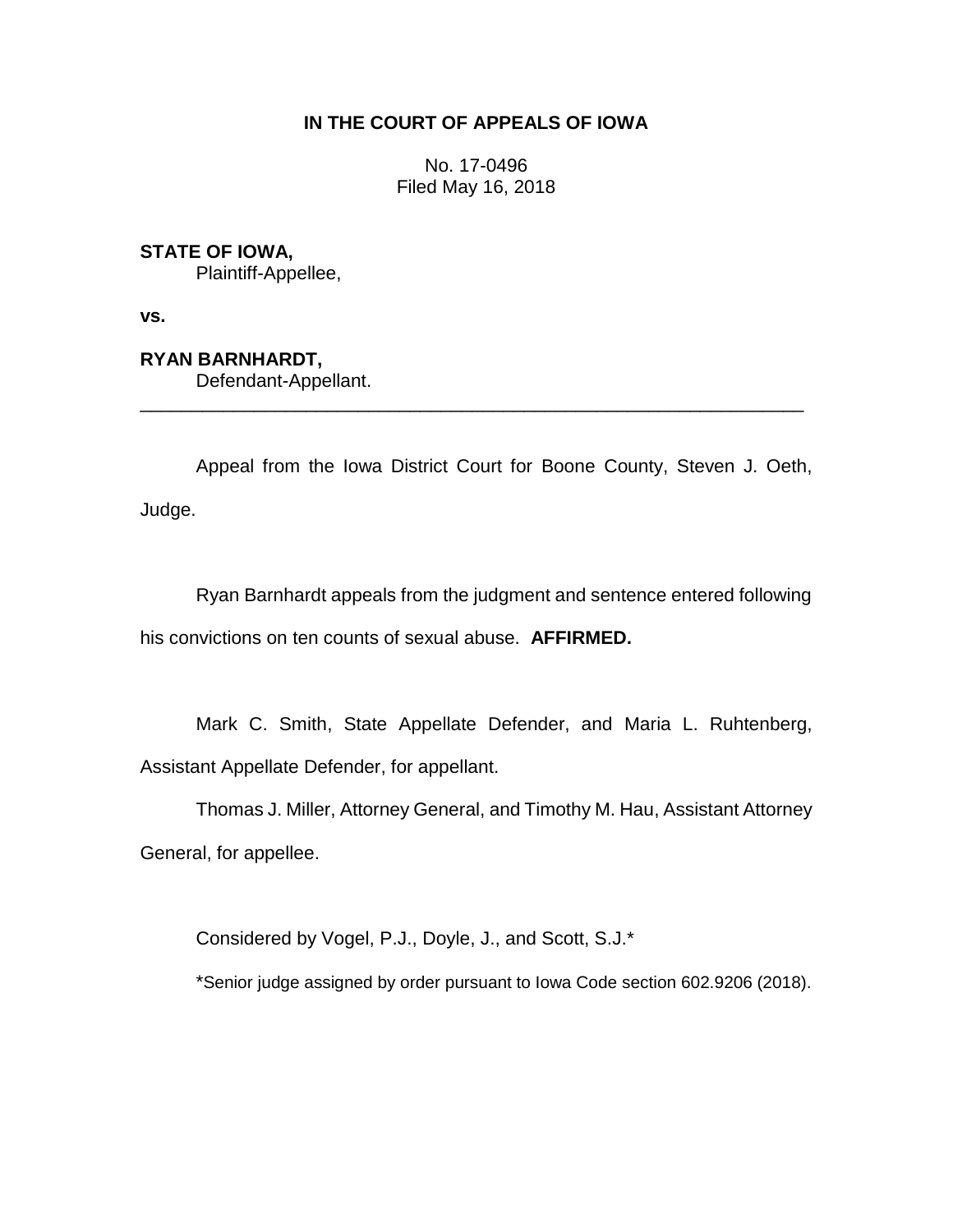#### **DOYLE, Judge.**

Ryan Barnhardt appeals from the judgment and sentence entered following his convictions on ten counts of sexual abuse, which the State brought against him after five children alleged that Barnhardt had engaged in sex acts with them.

#### **I. Expert Witness Testimony.**

Barnhardt first contends the district court erred by allowing testimony from the State's expert witness that improperly vouched for the complaining witnesses' credibility. We review the district court's ruling on the admissibility of expert witness testimony for an abuse of discretion. *See State v. Dudley*, 856 N.W.2d 668, 675 (Iowa 2014). An abuse of discretion occurs when the district court "exercises its discretion on grounds or for reasons clearly untenable or to an extent clearly unreasonable." *Id.* "When a ground or reason is based on an erroneous application of the law or not supported by substantial evidence, it is untenable." *Id.*

A person with specialized knowledge that will help the trier of fact to understand the evidence or to determine a fact in issue may testify as an expert witness. *See* Iowa R. Evid. 5.702. An expert witness may not directly or indirectly comment on the credibility of a witness or bolster a witness's credibility. *See State v. Dudley*, 856 N.W.2d 668, 676-77 (Iowa 2014). Our supreme court has recognized that in cases of child sexual abuse, "there is a very thin line between testimony that assists the jury in reaching its verdict and testimony that conveys to the jury that the child's out-of-court statements and testimony are credible." *Id.* at 677. Barnhardt asserts that line was crossed here.

Tammera Bibbins testified as an expert witness for the State. Bibbins is a forensic interviewer trained to interview children when there are allegations of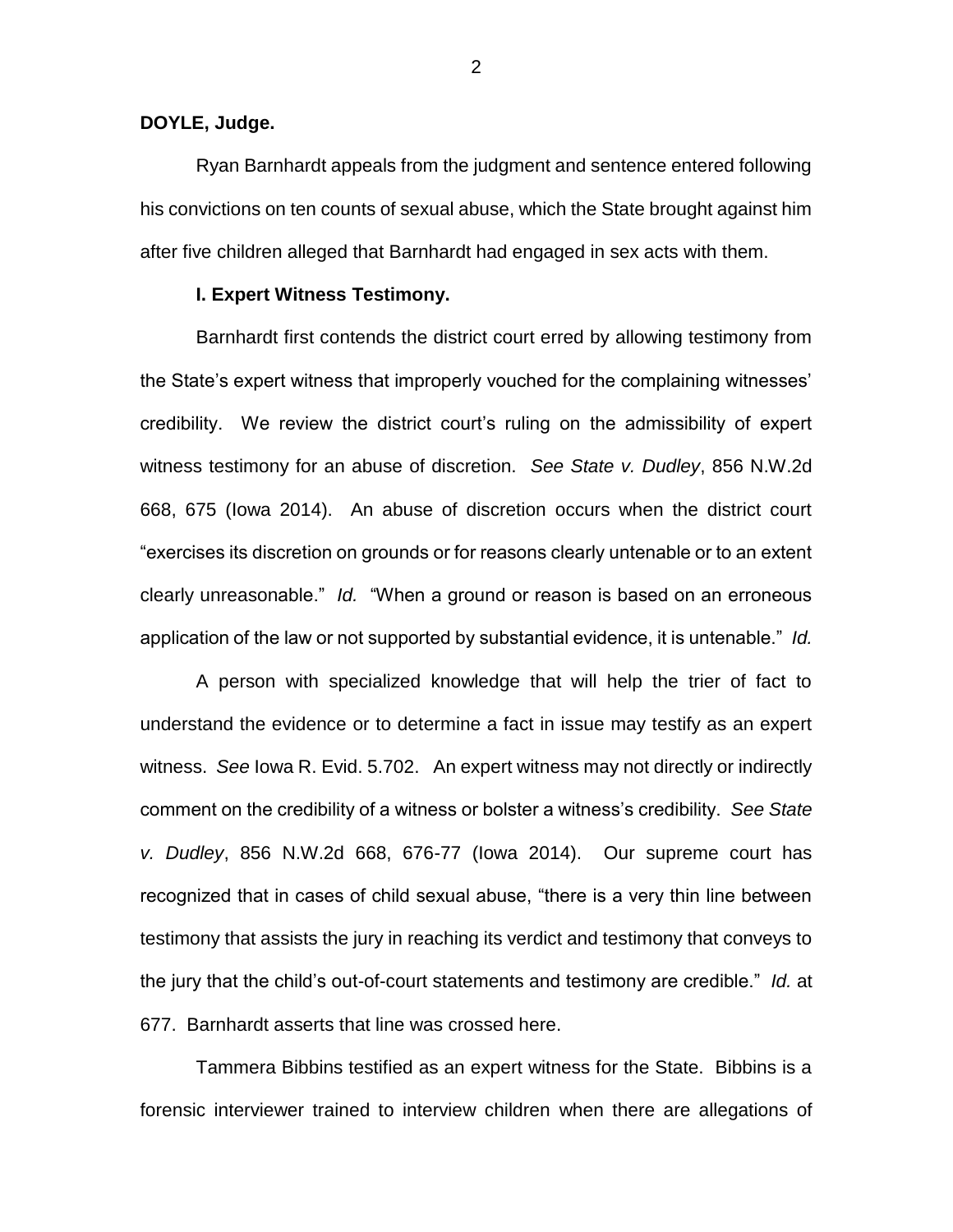abuse. Although Bibbins interviewed all five complaining witnesses, she testified

she was not rendering an opinion as to whether the children were being truthful in

their interviews or whether Barnhardt was guilty.<sup>1</sup> She testified her job "is simply

to interview children and try to provide an environment where they can give the

most accurate account" of what occurred. Bibbins testified generally about the

misconceptions adults have of children and how children may react to traumatic

events:

 $\overline{a}$ 

Q. Is there also kind of misconceptions sometimes with adults about children's ability to be able to relate times?

MR. ROUNDS [Public Defender]: Objection. Vouching.

MS. KRISKO [Assistant Attorney General]: This was specifically okayed in [*State v.*] *Tjernagel*[, No. 15-1519, 2017 WL 108291 (Iowa Ct. App. Jan. 11, 2017)].

THE COURT: Just talk generally about kids, not about the kids in this case, okay?

THE WITNESS: Okay.

THE COURT: That's what you're doing?

THE WITNESS: Yes.

THE COURT: Overruled.

THE WITNESS: Could you repeat the question?

Q. Sure. Again we're not talking specifics. I mentioned that you did interview but you are now talking about children in general, correct? A. Yes.

Q. And child sexual abuse dynamics? A. Yes.

Q. Okay. Is there a misconception amongst a lot of adults that kids are good time keepers?

MR. ROUNDS: Same objection.

THE COURT: Same ruling.

A. Yes, there is a misconception.

Q. And so would you explain to the jury what that misconception is?

MR. ROUNDS: Same objection.

THE COURT: Same ruling.

A. Research says that children really aren't good at clock time until they're maybe around ten years of age, and kind of think about

 $1$  We note that this statement would not "cleanse" any impermissible testimony that followed. *See State v. Pitsenbarger*, No. 14-0060, 2015 WL 1815989, at \*8 (Iowa Ct. App. Apr. 22, 2015).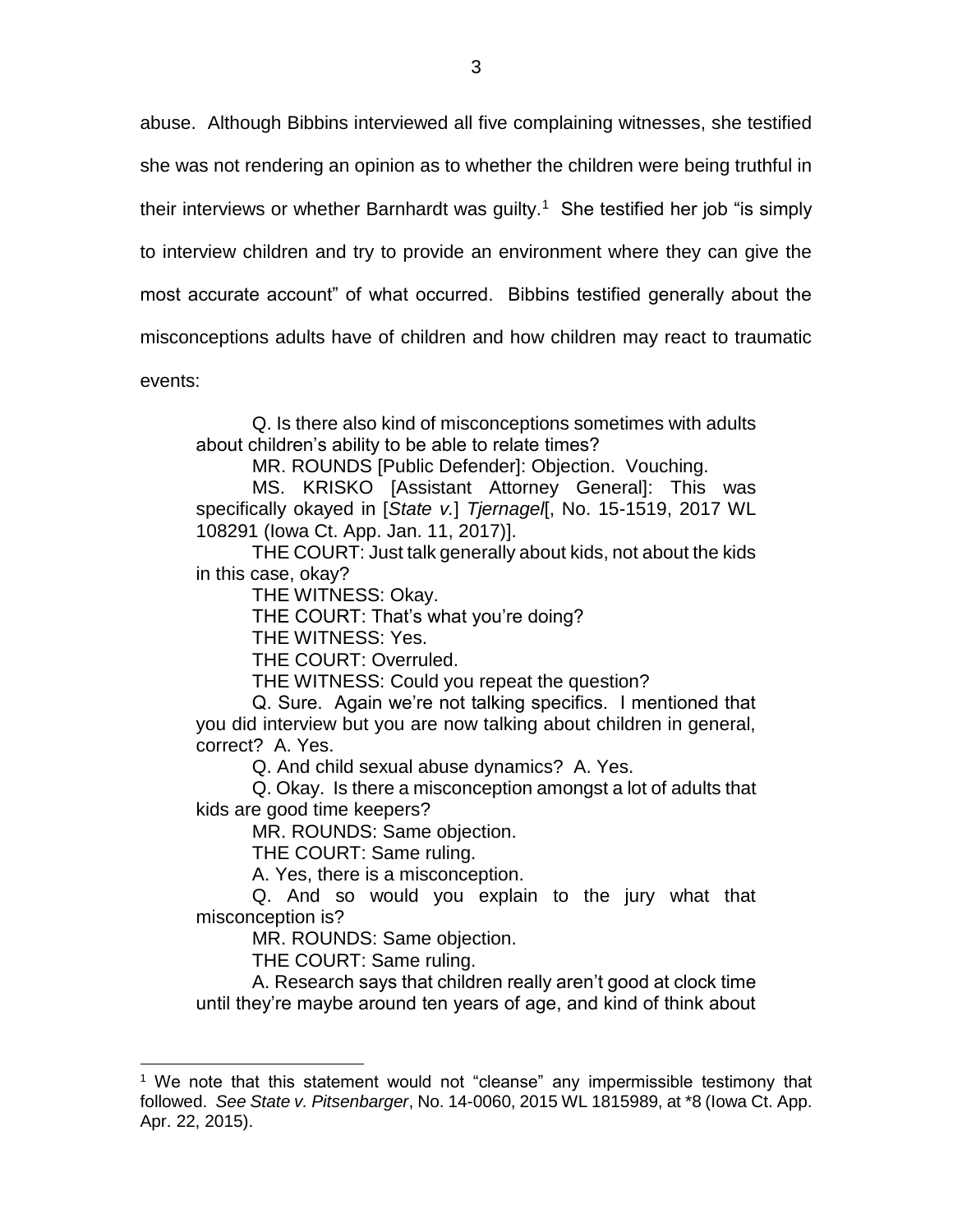it in terms of as adults we keep appointments, we have calendars, we have watches. We . . . have calendars that keep us on track.

Children don't have that. They get told where to go, they get told what time things are. So they really don't have to pay attention to time. And their days are pretty similar day to day where adults have probably many different activities they have to attend to.

So experientially they don't have to pay attention to time. Developmentally usually until the age of ten it really is not cognitively there for them.

Q. . . . [Y]ou said clock time. Does that include calendar time? MR. ROUNDS: Same objection.

A hearing on Barnhardt's objection was held outside the jury's presence, the court

stated it would rule on the objections as they were made, and the prosecutor

resumed questioning Bibbins.

Q. So we talked a little bit about clock time. You would agree that that also includes calendar time, like dates when things happen? A. Yes.

Q. Do you find that here are some myths or that adults expect a child's response to traumatic events to be beyond their developmental abilities.

MR. ROUNDS: Same objection.

THE COURT: Objection is overruled.

A. Yes.

Q. Can you give us an example?

MR. ROUNDS: Same objection.

THE COURT: Overruled.

A. Okay. Some of the myths about how children will respond, one I kind of gave earlier, that children would not want to be around someone who has abused them. Another myth is that children will tell right away that . . . some kind of abuse has happened.

Q. And that's got a kind of specific term in your field, does it not? A. Yes, it does.

Q. What's it called? A. It's delayed disclosure.

Q. What does that mean? A. Basically, it means that when abuse happens the disclosure of that abuse isn't revealed or told right away. . . . [T]here's a delay in time between when the abuse happens and when the child discloses that the abuse has happened.

Q. And just in general again, what are some of the reasons for that that both your experience and research has found?

MR. ROUNDS: Vouching. Objection.

THE COURT: Overruled.

A. Research and literature says that some of the reasons why children will delay disclosing, one would be fear. Fear of the abuser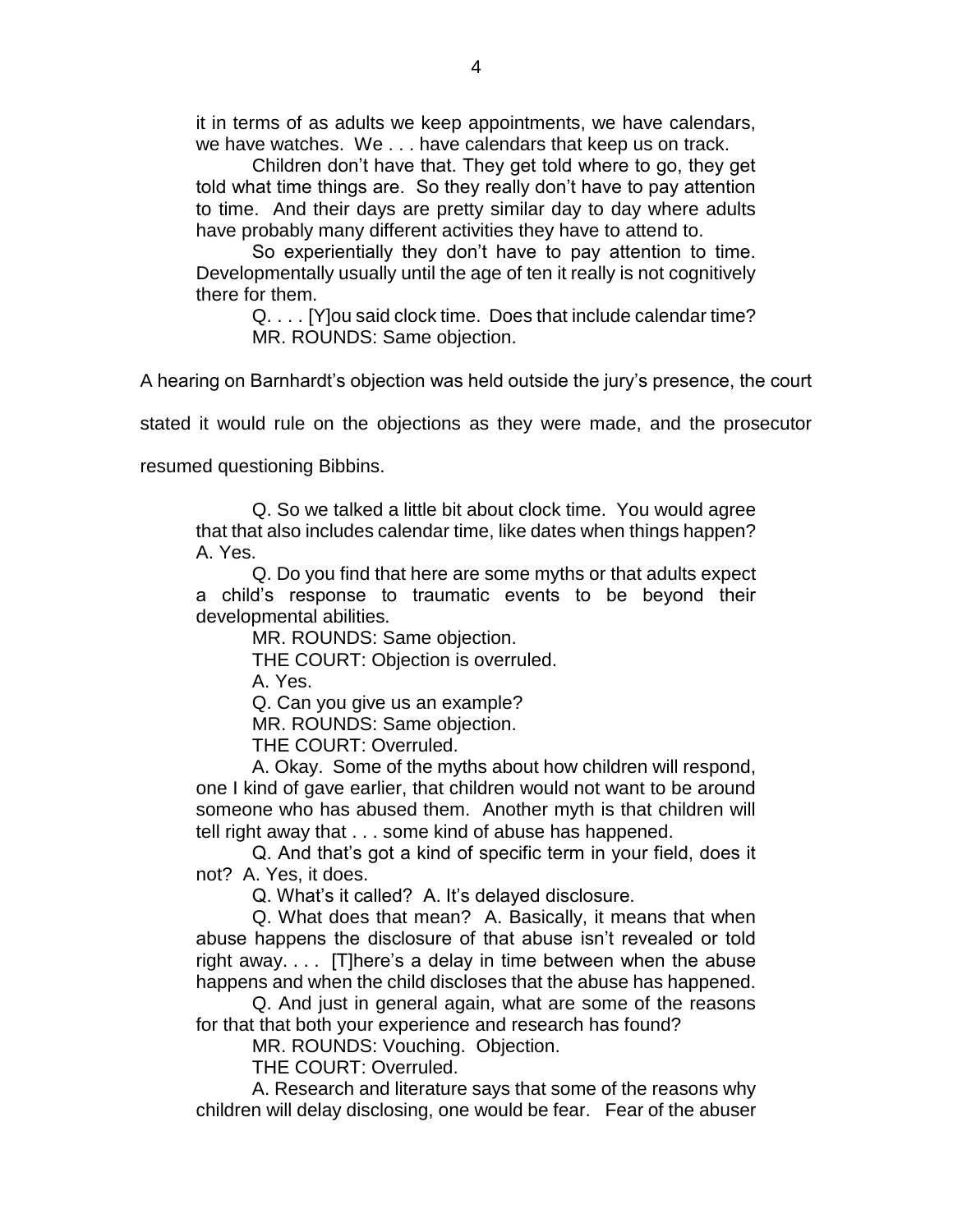and if the abuser's made threats or fear that they won't be believed when they do tell. Fear that they may themselves be responsible for what happened. So there's shame and guilt associated with that.

Some children fear the loss that it will bring. It might break up a family. It will cause disruption in relationship. So fear is a really big reason why disclosure can be delayed.

Q. Does that go back to kind of the cognitive abilities of children that you talked about earlier, that they don't always process things the same way that an adult would?

MR. ROUNDS: Objection. Leading and vouching.

THE COURT: Overruled.

A. I would say yes.

Q. Also with kind of this delayed disclosure information, when information does start to come out, does it always come out in a nice, neat fashion?

MR. ROUNDS: Objection. Vouching.

THE COURT: Overruled.

A. No. The literature and research speaks to disclosure being a process where at the beginning you may have tentative disclosure where kids may kind of test the water. They give a little bit of what happened, just to see the reaction of the adults and to see how they're going to be received.

Are people going to believe them or not? Are parents going, to freak out? Is their family going to break down? And so they kind of go through that process. Once kids feel safe or feel like they'll be supported, then more information will likely come out.

Q. And this is again completely general, not specific to this case. In your experience, as well as in the research, does the way in which disclosure happens—does that sometimes impact what a child will say?

MR. ROUNDS: Objection. Vouching.

THE COURT: Overruled.

A. Can you restate your question?

Q. Sure. I'll try. We talked about partial or tentative disclosure. I've heard the terms accidental disclosure, things like that. What is that?

MR. ROUNDS: Same objection.

THE COURT: Overruled.

A. An accidental disclosure would be more like if something was discovered so that the child did not intentionally want the abuse to be disclosed but somehow it was brought out. If someone witnessed something, then went and reported it.

Q. And so could that affect—say if they were giving information, could that affect their willingness to give information about it—a particular event?

MR. ROUNDS: Objection. Vouching.

THE COURT: Overruled.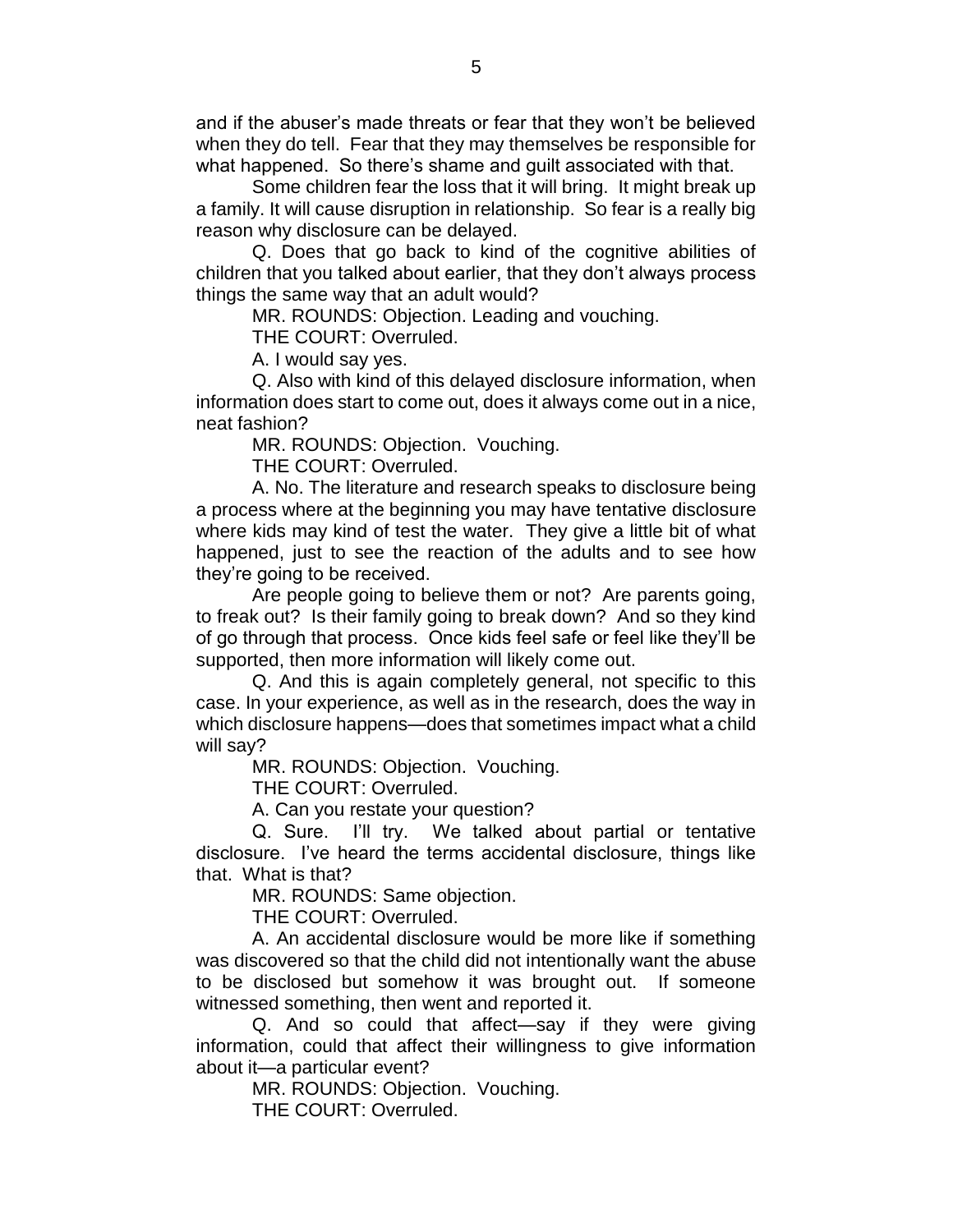A. Yes. That can affect the way that . . . children would give information if they were asked about it. Because if they were not ready and if they were not in active disclosure, if they were still tentative about it, and someone asked them about it, they may not fully give all the information because they were not ready.

Q. Is it your experience that people that aren't in the field would they assume that a child would do everything they could to stay away from an abuser if abuse was happening? A. Yes.

MR. ROUNDS: Objection. Vouching. Ask my objection precede the answer.

THE COURT: The objection will be considered as having been made before the answer. The objection is overruled.

Barnhardt concedes that Bibbins testified "generally" about children but complains that this testimony specifically tracked each potential weakness in the State's case. For example, none of the children could remember the first time the abuse occurred, only one child could testify concerning his age when the abuse began, and all of the children "were generally very vague about when the abuse occurred." Barnhardt argues that in explaining these inconsistencies in general terms, Bibbins improperly commented on the complaining witnesses' credibility. We disagree. An expert witness may testify in generalities about the behavior of children who have been sexually abused. *See generally State v. Jaquez*, 856 N.W.2d 663, 666 (Iowa 2014) ("We allow an expert witness to testify generally that victims of child abuse display certain demeanors."); *Tjernagel*, 2017 WL 108291, at \*6 (finding expert's testimony "that young children who are victims of sexual abuse do not disclose everything about an incident at the first opportunity, that young children are not accurate as to dates and time, or that it would not be unusual for young children to refer to a parent's 'appointment' as a 'meeting'" did not cross the line into impermissible vouching); *State v. Huffman*, No. 14-1143, 2015 WL 5278980, at \*6 (Iowa Ct. App. Sept. 10, 2015) (holding expert testimony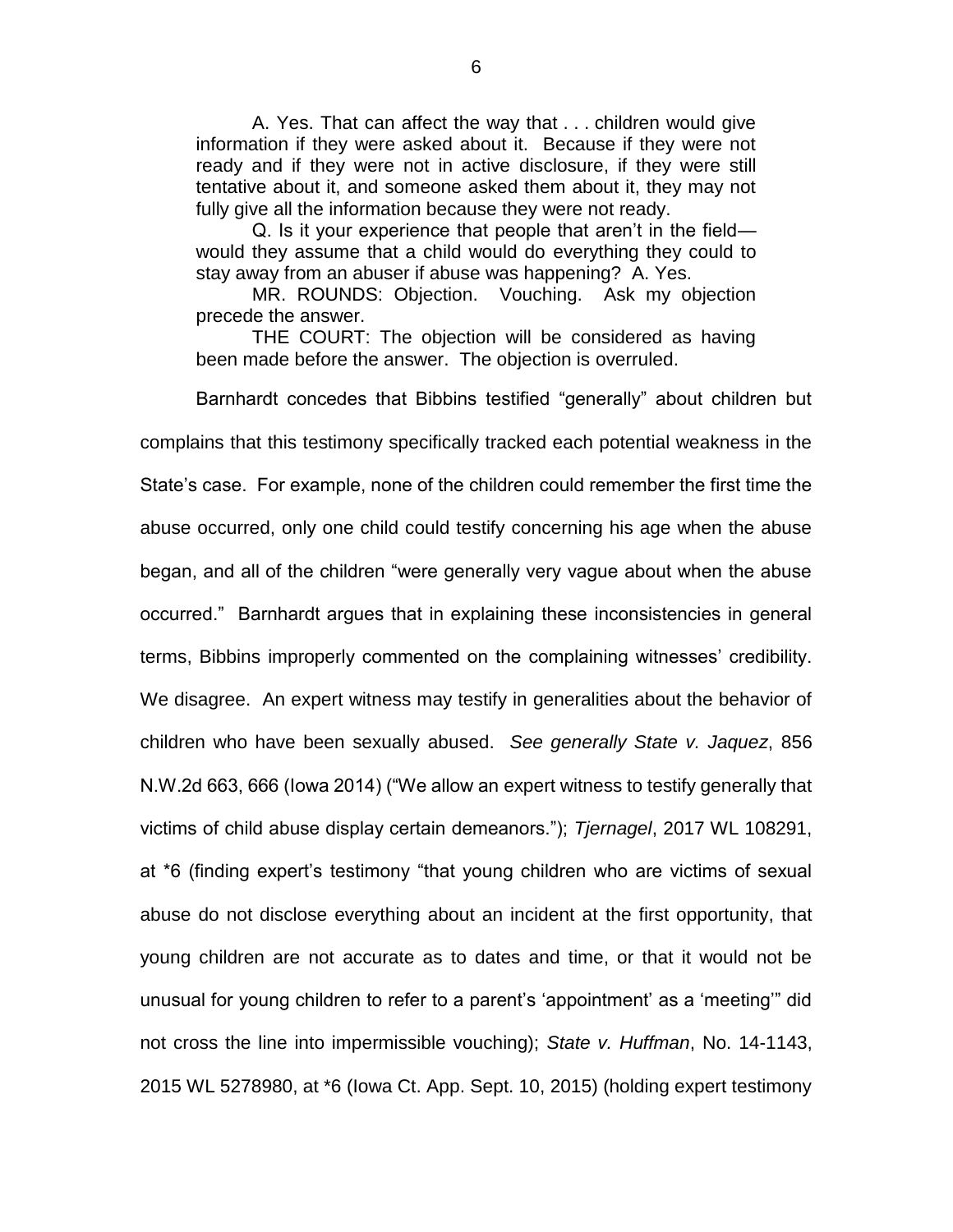did not constitute impermissible vouching where it "provid[ed] the jury information about the ability of a child to remember details" and "provided the jury some perception about [the complaining witnesses'] knowledge of the facts" rather than the truthfulness of their statements). The line is crossed into impermissible vouching when the expert testifies—directly or indirectly—that the behavior of a complaining witness comports with how children who have been sexually abused generally behave. *See Dudley*, 856 N.W.2d at 677 ("To allow an expert witness to testify a child's physical manifestations or symptoms are consistent with sexual abuse trauma . . . allows the expert witness to indirectly vouch that the victim was telling the truth because the expert opines the symptoms are consistent with child abuse."); *Jaquez*, 856 N.W.2d at 665-66 (finding expert witness testimony that the complaining child's demeanor was "completely consistent with a child who has been traumatized, particularly multiple times" impermissibly vouched for the child's credibility); *Tjernagel*, 2017 WL 108291, at \*6 (finding testimony that child was able to give "unique" or "out of the ordinary details" crossed the line into impermissible vouching where expert had previously testified that such detail about an event indicated it was less likely a child had been coached); *Pitsenbarger*, 2015 WL 1815989, at \*8 (holding expert's testimony that "every significant purported and disputed fact [of the case], including behaviors and out-of-court statements[, were] consistent with the statistics and reports" of sexual abuse impermissibly vouched for the child's testimony and lent credence to it); *State v. Pansegrau*, 524 N.W.2d 207, 211 (Iowa Ct. App. 1994) (holding it was impermissible to ask an expert witness a hypothetical question that outlined the specific events the complaining witness had already to testified to, thereby personalizing the expert's opinion and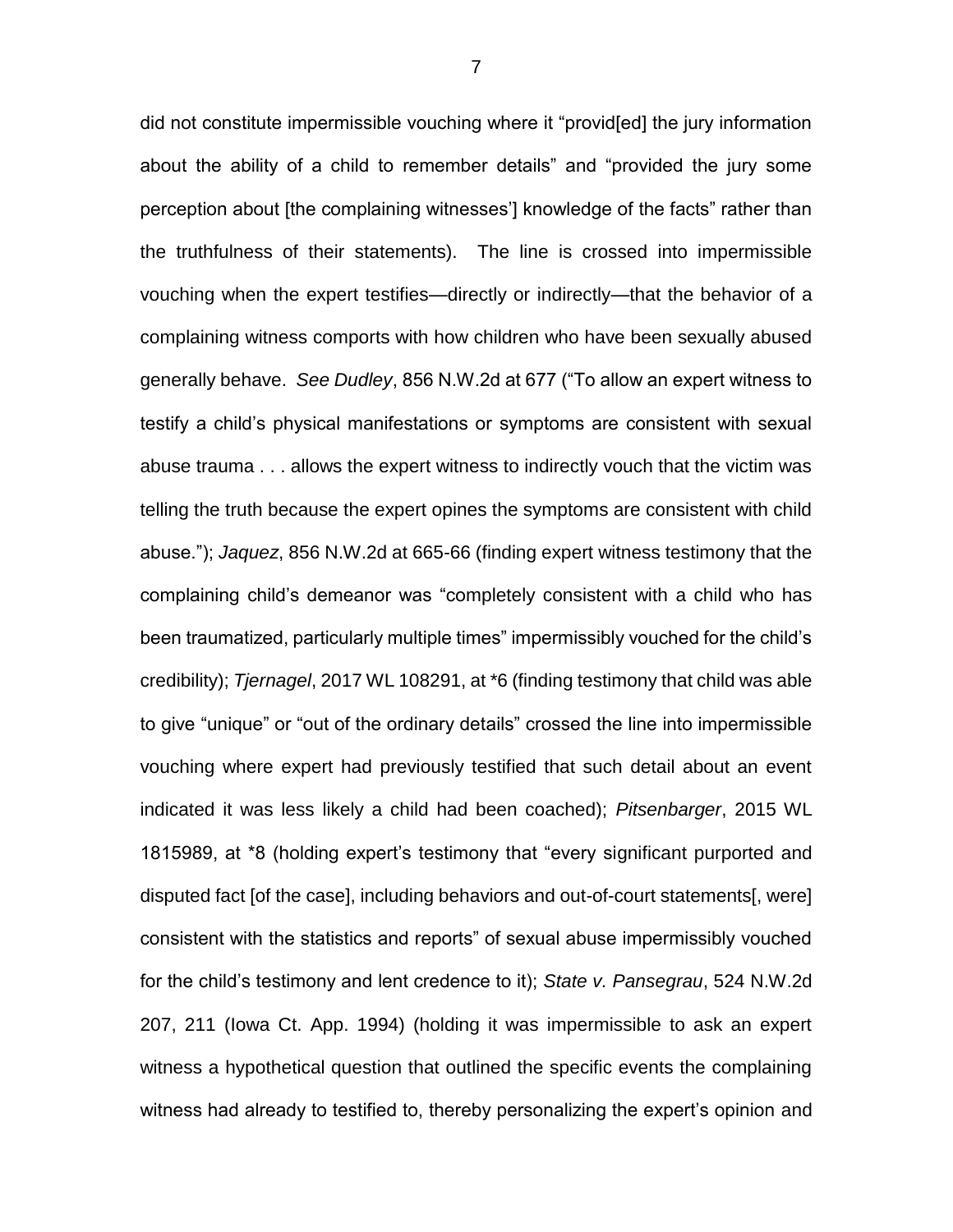conclusion to the complaining witness). In other words, the expert may assist the jury by providing specialized knowledge about how children react to trauma, but it is for the jury to determine whether the complaining witness's behavior conforms to those generalities. For the expert to opine that the child's behavior is consistent with the behavior of children who have been sexually abused impermissibly vouches for the child's credibility. The former occurred here. Bibbins's testimony provided the jury with general information about the behavior of children who have been sexually abused; the jury could determine for itself whether the complaining witnesses acted in accordance with that behavior and reach its own conclusions about their credibility. The district court did not abuse its discretion in permitting Bibbins's testimony.

#### **II. Jury Instruction.**

Barnhardt also contends a jury instruction improperly commented on the evidence. We review jury instruction for correction of errors at law. *See Haskenhoff v. Homeland Energy Solutions, L.L.C.*, 897 N.W.2d 553, 570 (Iowa 2017). "Instructional error 'does not merit reversal unless it results in prejudice.' Prejudicial error results when instructions materially misstate the law or have misled the jury. Jury instructions must be considered 'in their entirety' when assessing prejudice. 'We assume prejudice unless the record affirmatively establishes that there was no prejudice.'" *Id.* (citations omitted).

Barnhardt alleges the trial court erred in instructing the jury that "[t]he law does not require that the testimony of the alleged victim be corroborated." Barnhardt objected to the instruction, alleging it "unfairly draws attention to this and in effect allows the State to argue to lower the burden." The court overruled the

8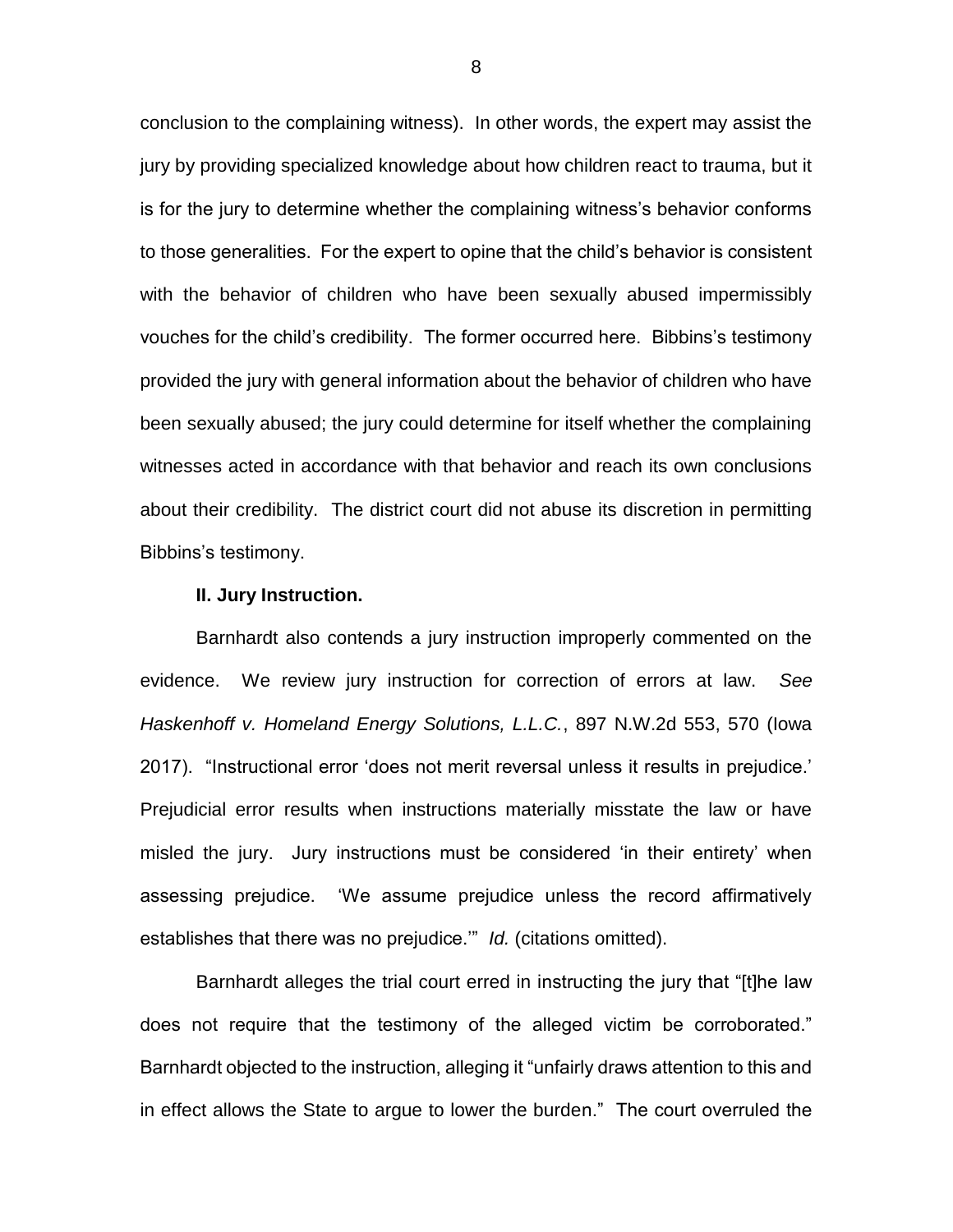objection. On appeal, Barnhardt argues the instruction unfairly commented on the trial testimony and violates Iowa Code section 709.6 (2016), which states, "No instruction shall be given in a trial for sexual abuse cautioning the jury to use a different standard relating to a victim's testimony than that of any other witness to that offense or any other offense."

Prior to the legislature's enactment of section 709.6, *see* 1976 Iowa Acts ch. 1245 § 906, Iowa law stated that a defendant "in a prosecution for rape, or assault with intent to commit rape, . . . cannot be convicted upon the testimony of the person injured, unless she be corroborated by other evidence tending to connect the defendant with the commission of the offense," *State v. Smith*, 195 N.W.2d 673, 674 (Iowa 1972) (quoting Iowa Code § 782.4 (1966). This requirement for corroborating evidence "plays on long-held myths that rape victims—and women more generally—cannot be trusted." Tyler J. Buller, *State v. Smith Perpetuates Rape Myths and Should Be Formally Disavowed*, 102 Iowa L.

Rev. Online 185, 195 (2017). However, despite the change in the law,

the implicit effects of institutionalized sexism and anti-victim bias persist in the hearts and minds of jurors. The research shows that myths about sex-assault victims are pervasive, continually reinforced by rape culture and false stereotypes. One of those rape myths, still held today, is the erroneous belief that a sexual assault victim's testimony is not enough to find a defendant guilty. Potential jurors, misled by rape culture biases and the media, believe they cannot convict when cases do not have corroborating evidence such as DNA or eyewitnesses. Yet the reality is that most sex assaults do not cause visible injuries and eyewitnesses are exceptionally rare.

Tyler J. Buller, *Fighting Rape Culture with Noncorroboration Instructions*, 53 Tulsa

L. Rev. 1, 2–3 (2017) (footnotes omitted).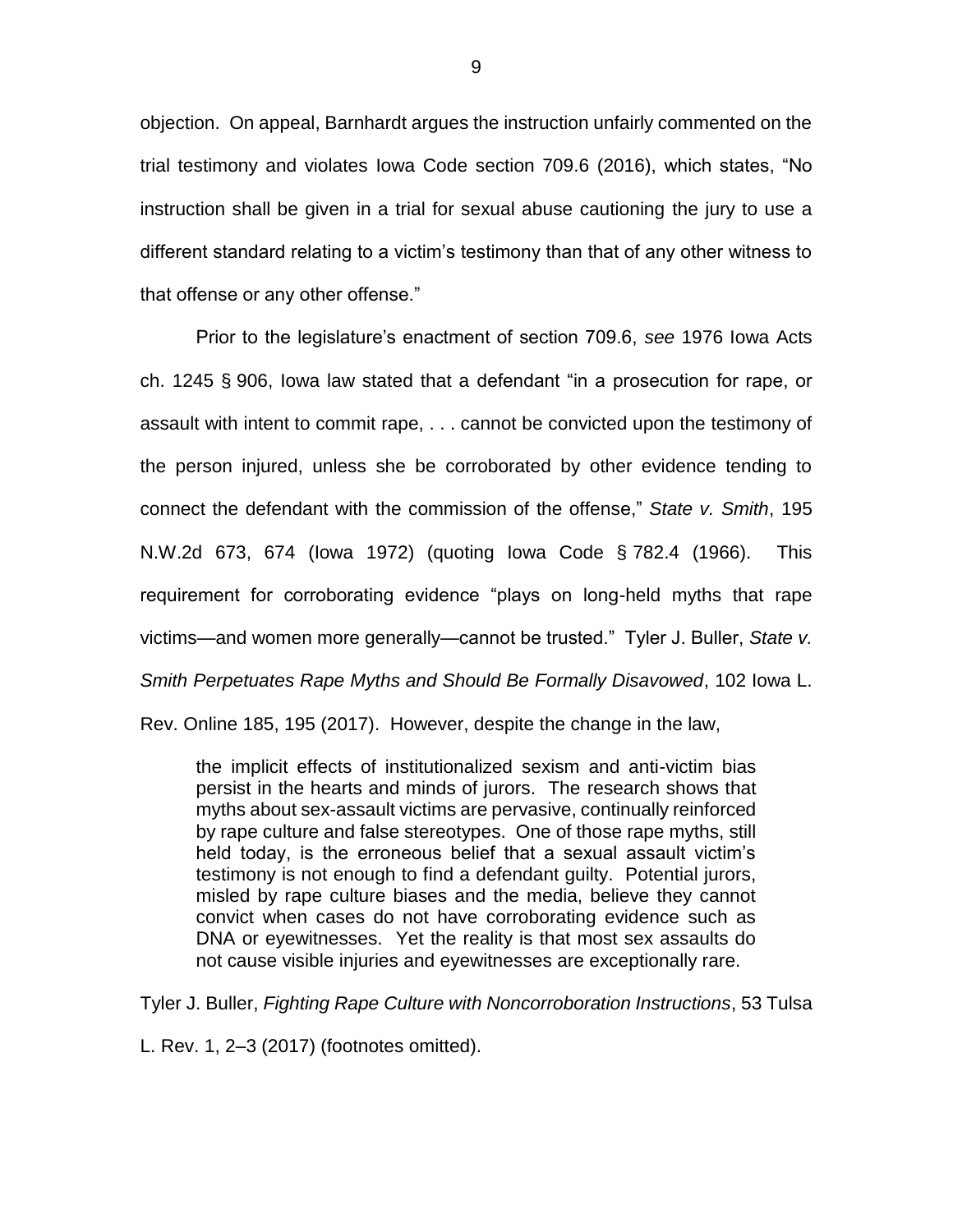By using section 709.6 to argue against the court's noncorroboration instruction, Barnhardt turns the statute on its head. And his concerns about the instruction lessening the State's burden in obtaining a conviction for sexual assault ring false.

The historical track record for prosecuting sex crimes suggests obtaining convictions is remarkably difficult and is not likely to become easy any time soon. In important ways, "the charge of rape [is] easier to disprove than other violent felonies: first, the victim is a convenient target for the focus of the trial; second, the jury is often reluctant to weigh the evidence impartially."

*Id.* at 24-25 (footnotes omitted). The challenged instruction accurately states the law. *See State v. Hanes*, 790 N.W.2d 545, 548 (Iowa 2010) (stating our review is to determine whether the instruction accurately states the law and is supported by substantial evidence). When the instructions are read as a whole, it is clear that the State had the burden of proving Barnhardt's guilt beyond a reasonable doubt. *See id.* ("[W]e examine jury instructions for reversible legal error by considering the instructions as a whole, and 'if some part was given improperly, the error is cured if the other instructions properly advise the jury as to the legal principles involved.'" (citation omitted)). We find no error.

### **III. Motion to Strike Juror.**

Finally, Barnhardt contends the trial court erred in denying his challenge to a potential juror for cause. Specifically, he argues the court erred in denying his challenge for cause under Iowa Rule of Criminal Procedure 2.18(5)(k), which allows a defendant to challenge for cause a potential juror who has "formed or expressed such an opinion as to the guilt or innocence of the defendant as would prevent the juror from rendering a true verdict upon the evidence submitted on the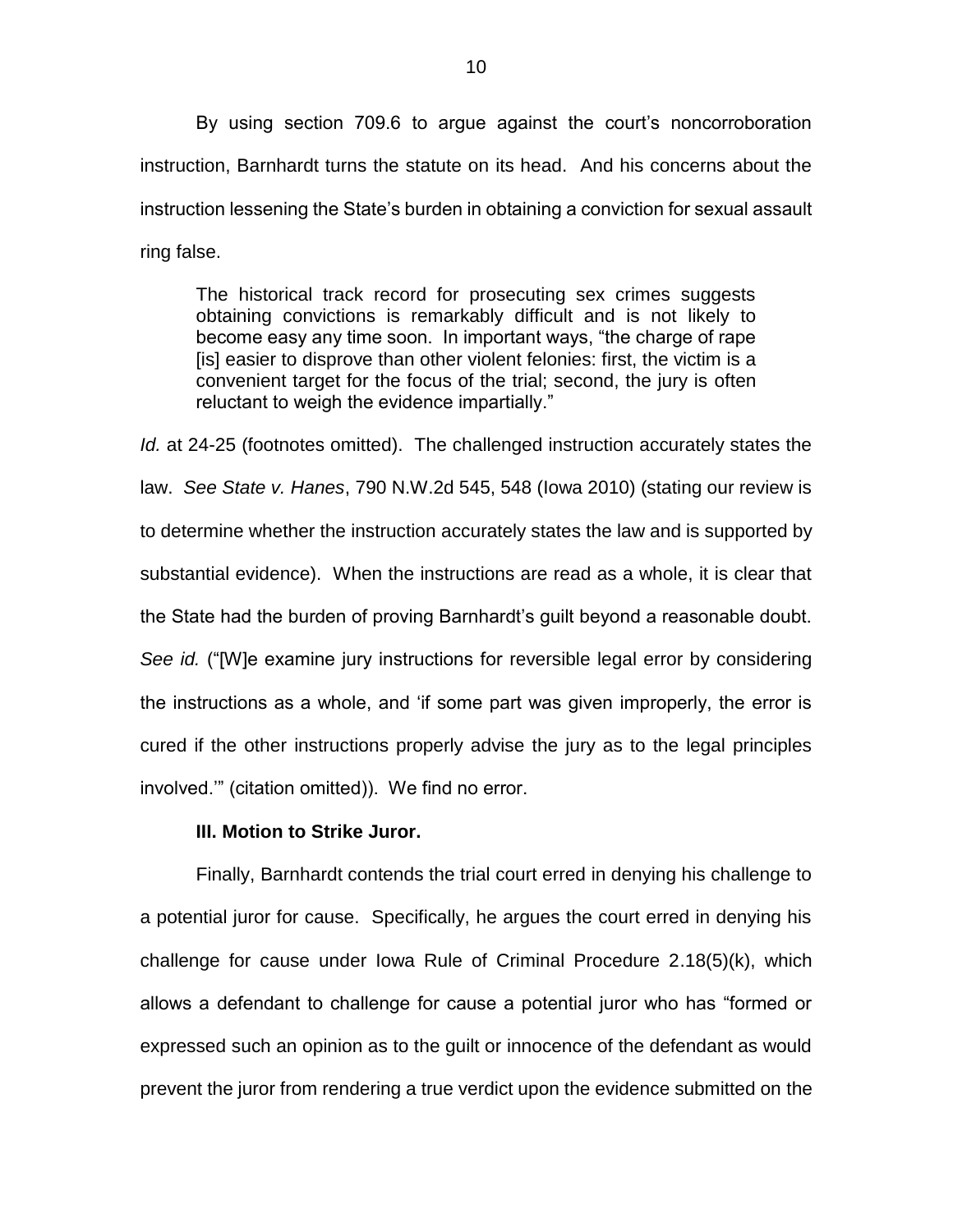trial." Because the district court is vested with broad discretion in making such rulings, we review this claim for an abuse of discretion. *See State v. Jonas*, 904 N.W.2d 566, 570-71 (Iowa 2017).

During voir dire, Barnhardt's counsel asked potential jurors about their ability to compartmentalize the evidence against Barnhardt with regard to the allegations of sexual abuse as to each child. Some of the potential jurors expressed reservations about their ability to do so. After one juror stated it would be difficult for her to do that because she is a mom, another juror spoke:

[POTENTIAL JUROR]: I could piggyback off what she's saying. [I have a child. I've been involved in various activities with my child within the community]. So I'm around a lot of children. So again it would be hard to shut your mind off and then go to the next scene I guess you would say. . . . I would think about those kids.

MR. ROUNDS: Okay. So ... once you saw the video, . . . you're worried that it would bleed into the other eight counts?

[POTENTIAL JUROR]: Yeah.

MR. ROUNDS: Okay. Can you follow the judge's instruction? [POTENTIAL JUROR]: I could. I could.

MR. ROUNDS: Your answers seem to contradict each other. [POTENTIAL JUROR]: But I mean, I'm just being honest. MR. ROUNDS: That's what I want.

[POTENTIAL JUROR]: But we're here to do a job, and I think you have to . . . prepare yourself for that and not make any judgments.

Barnhardt's attorney moved to strike the juror for cause. The court then attempted to clarify its perception of the exchange, asking the juror at issue, "[D]id you say you could not separate them? I thought you said you could." The juror replied, "I

could separate them. I could."

The prosecutor was given a chance to rehabilitate the jurors who expressed

reservations. After three jurors stated that they would be unable to independently

evaluate Barnhardt's guilt on each charge once they had viewed video evidence